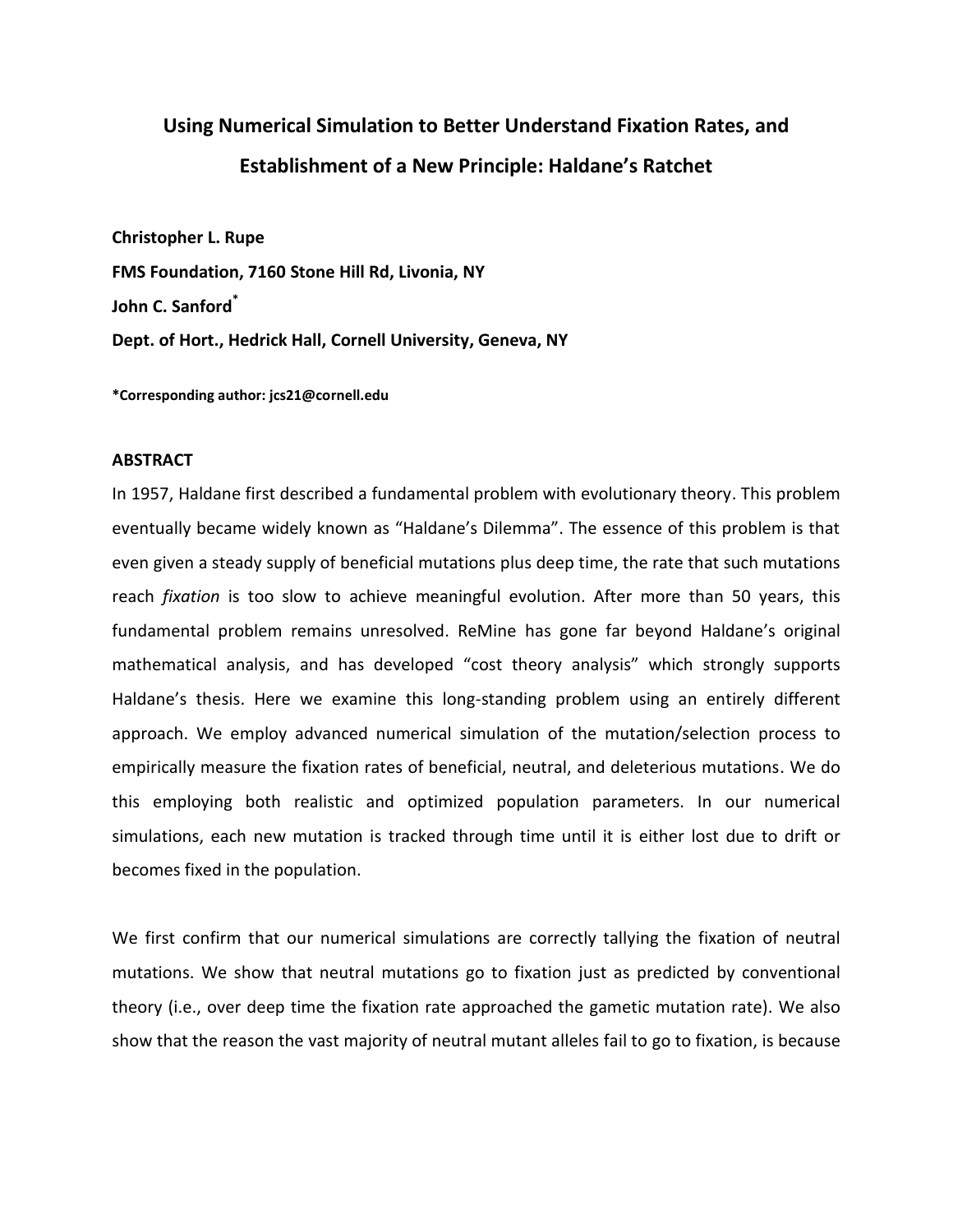they lost due to drift, and this rate of loss rapidly approached 100% as population size is increased.

We then show that given realistic distributions of mutation fitness affects, the vast majority of all mutations (including deleterious and beneficial mutations), are similarly lost due to random drift. In terms of fixations, deleterious mutations went to fixation only slightly slower, while beneficial mutations went to fixation only slightly faster, than neutral mutations.

We then perform large-scale experiments to examine the feasibility of the ape-to-man scenario over a six million year period. We analyze neutral and beneficial fixations separately (realistic rates of deleterious mutations could not be studied in deep time due to extinction). Using realistic parameter settings we only observe a few hundred selection-induced beneficial fixations after 300,000 generations (6 million years). Even when using highly optimal parameter settings (i.e., favorable for fixation of beneficials), we only see a few thousand selectioninduced fixations. This is significant because the ape-to-man scenario requires tens of millions of selective nucleotide substitutions in the human lineage.

Our empirically-determined rates of beneficial fixation are in general agreement with the fixation rate estimates derived by Haldane and ReMine using their mathematical analyses. We have therefore independently demonstrated that the findings of Haldane and ReMine are for the most part correct, and that the fundamental evolutionary problem historically known as "Haldane's Dilemma" is very real.

Previous analyses have focused exclusively on beneficial mutations. When deleterious mutations were included in our simulations, using a realistic ratio of beneficial to deleterious mutation rate, deleterious fixations vastly outnumbered beneficial fixations. Because of this, the net effect of mutation fixation should clearly create a ratchet-type mechanism which should cause continuous loss of information and decline in the size of the functional genome. We name this phenomenon "Haldane's Ratchet".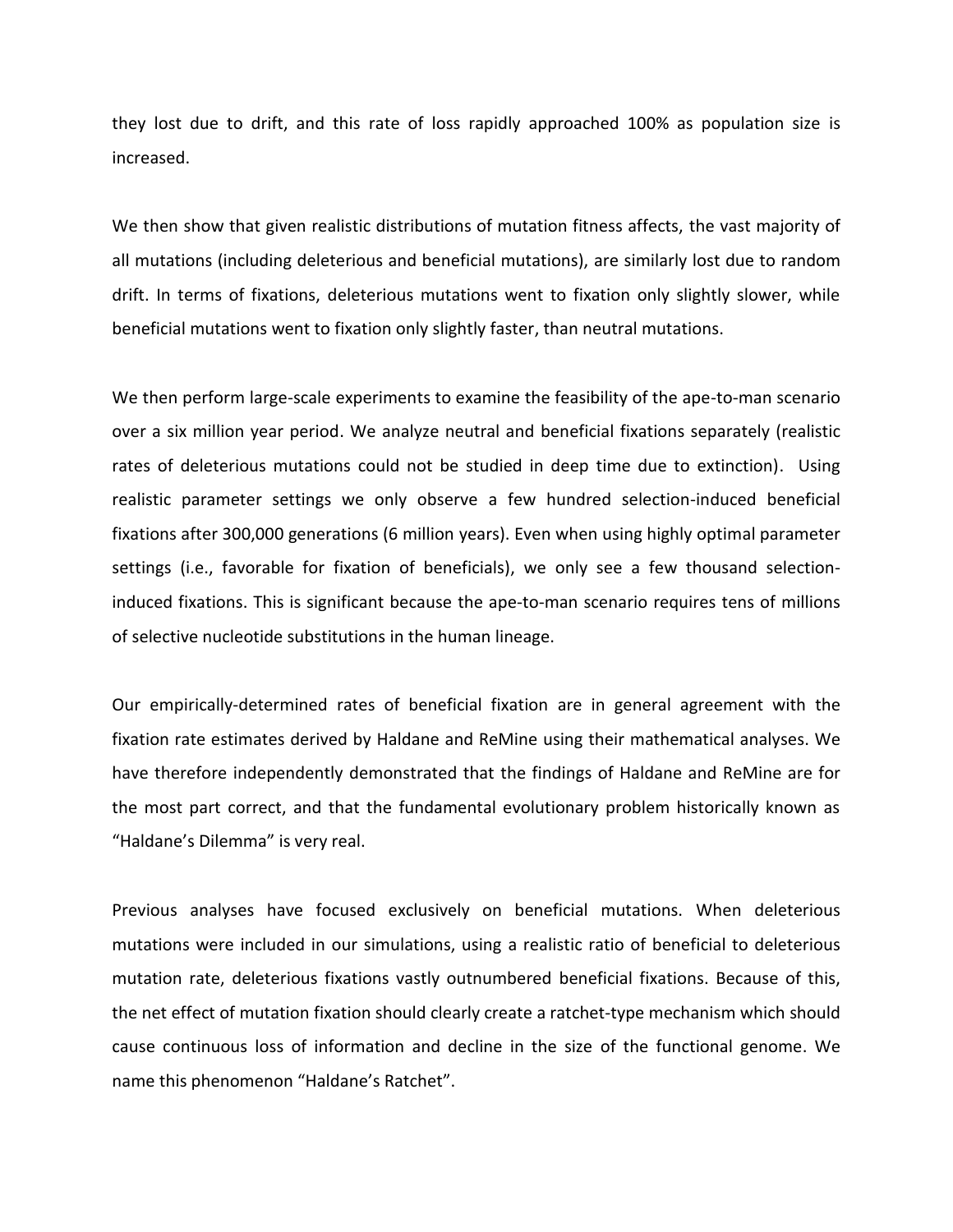## **KEY WORDS**

Haldane's Dilemma, evolutionary theory, mutation fixation, genetic drift, genetic entropy

## **INTRODUCTION**

Genome building requires the systematic fixation of large numbers of newly-arising beneficial mutations. Each new mutation in a population arises as an extremely rare, single-copy allele. It is initially vastly outnumbered by the natural "wild type" alleles at that locus. For this reason, even when there is strong natural selection, any newly arising beneficial mutation has an overwhelming probability of being lost due to random genetic drift. To contribute to the genome-building process, the mutant allele must survive random loss and increase in frequency until it drives the wild type allele to extinction. Only when this fixation happens can the beneficial mutation be considered an evolutionary advance, representing a single "click" upward in the evolutionary ratchet. In this way, beneficial fixations represent a type of scorecard in terms of evolutionary advance.

However it is widely recognized that not all fixations are beneficial. Random drift can also cause either neutral or deleterious mutations to go to fixation. When a deleterious mutation goes to fixation, it represents irreversible genetic damage. In this way, deleterious fixations can also be seen as scorecards in the evolutionary process, but in this case each "click" in the ratchet is downward, rather than upward. Therefore, a most realistic measure of the direction and rate of evolutionary change is the relative accumulation of beneficial versus deleterious fixations.

J.B.S. Haldane was one of the first geneticists to understand the evolutionary implications of fixation events and their rates. He first introduced the problem of the "slowness of evolution" with his controversial work on *The Cost of Natural Selection* (Haldane, 1957). The key to Haldane's realization was that there is a very high biological "cost" to selecting away all the wild-type alleles (which represent the vast majority of the population). Using some very loosely formulated mathematics, he showed that even given a very favorable evolutionary scenario,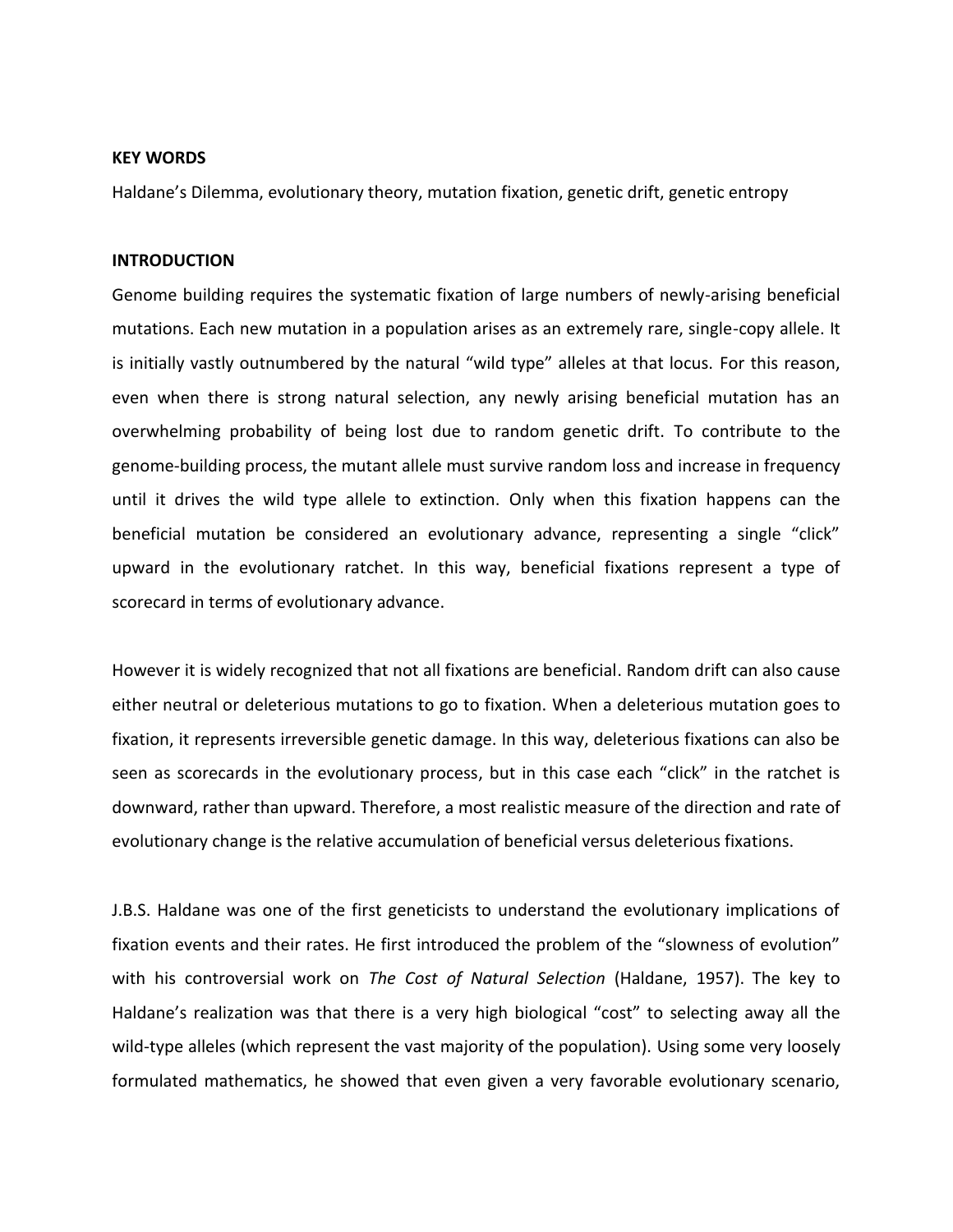roughly 300 generations were required to fix a single beneficial mutation. Such a low rate of fixation makes major evolutionary advance essentially impossible, even given deep time. This problem has for many decades been referred to as "Haldane's Dilemma". At Haldane's rate of fixation (on average, 300 generations per fixation), and presuming a divergence of man from a chimp-like ancestor roughly 6 million years ago (about 300,000 generations), according to Haldane only about 1,000 beneficial mutations could have become fixed in the human lineage. At such an incredibly slow rate of fixation, it is hard to imagine how the mutation-selection process could have transformed an ape to a man. The actual functional difference between the chimp and human genome is not a matter of just a few thousand nucleotides. Minimally, tens of millions nucleotide substitutions are required (Britten, 2002).

Several decades after Haldane, it became clear that even very similar organisms differed from each other at many millions of genetic sites. Kimura recognized the validity of Haldane's dilemma, and so he concluded that mutation/selection could not even begin to explain all these differences – not even given deep time. It was on this basis that Kimura formulated his now famous "neutral theory of evolution", claiming that most genetic differences separating taxa are non-beneficial, and only arise due to random mutation and random genetic drift (Kimura; 1968, 1983). This raises an obvious question: where does the new information come from that allows evolutionary advance? Adding still another layer to the problem, Ohta (1973) recognized neutral mutations should more accurately be defined as "nearly neutral." She realized there is no such thing as truly neutral mutations. Even the slightest nucleotide change should have some effect on fitness. Kimura eventually agreed with Ohta, causing him to redefine his "neutral mutations" as "effectively neutral mutations" (beyond the reach of selection). This view is supported by contemporary population geneticists such as Eyre-Walker & Keightley (2007):

*… it seems unlikely that any mutation is truly neutral in the sense that it has no effect on fitness. All mutations must have some effect, even if that effect is vanishingly small. However, there is a class of mutations that we can term*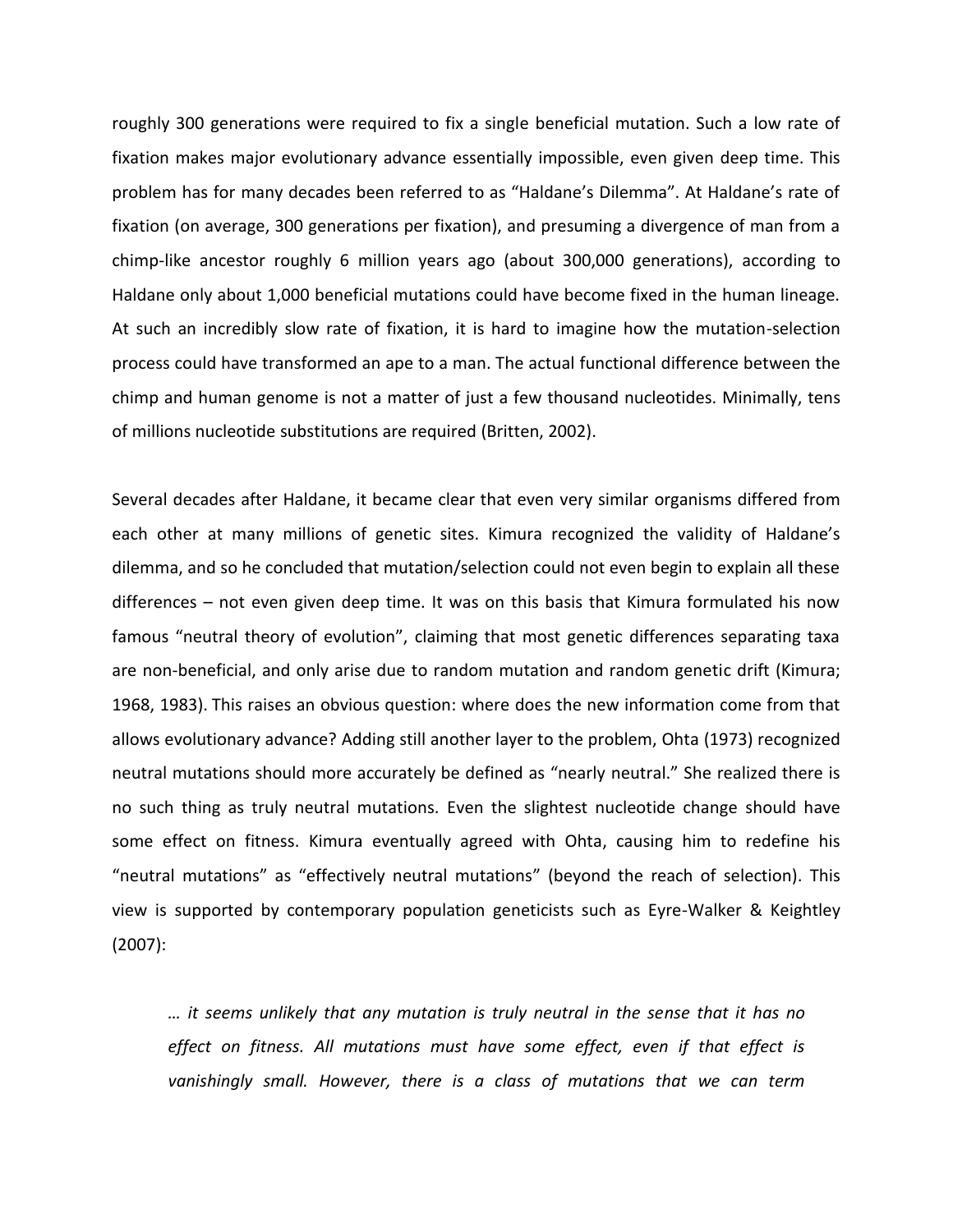*effectively neutral… As such, the definition of neutrality is operational rather than functional; it depends on whether natural selection is effective on the mutation in the population or the genomic context in which it segregates, not solely on the effect of the mutation on fitness.*

If most mutations are very slightly deleterious, and therefore un-selectable, there should be continuous genetic damage accumulating in all higher genomes (Kondrashov, 1995). With this ever-increasing "genetic load" due to the accumulation of low-impact deleterious mutations, it is highly questionable that fixation of a few rare beneficial mutations could ever compensate for this type of comprehensive erosion of genetic information. Instead of helping to resolve Haldane's dilemma, Kimura and Ohta's work revealed the dilemma was even more profound than Haldane could have understood.

Numerous authors have tried to explain away Haldane's dilemma, but have only produced highly convoluted and conflicting arguments (Van Valen, 1963; Maynard Smith, 1968; Crow, 1968; Felsenstein, 1970; Morgan, 1970). For example, in 1990, Phelps proposed a hypothetical means to 'speed up' the rate of evolution through what he called "rank selection", a highly unrealistic form of truncation selection (Phelps, 1997). There has still not been a satisfactory or generally-recognized resolution of the problem of Haldane's dilemma.

In the last decade, ReMine has worked diligently to bring clarity to the problem of Haldane's Dilemma through a much more rigorous development of "cost theory", which goes far beyond Haldane's work. ReMine has brought much-needed clarification of the cost of substitution (ReMine 2005, 2006). ReMine's work strongly confirms the reality of Haldane's dilemma. The main limitation to ReMine's mathematical approach (and similar mathematical approaches as employed by Haldane, Kimura, Phelps, etc.) is that biological populations are extremely complex, and mathematical models use highly simplified formulas to try to understand this complexity. Because of this, the validity of these mathematical models is always debatable, because there will always be alternative ways to try and reduce a complex biological system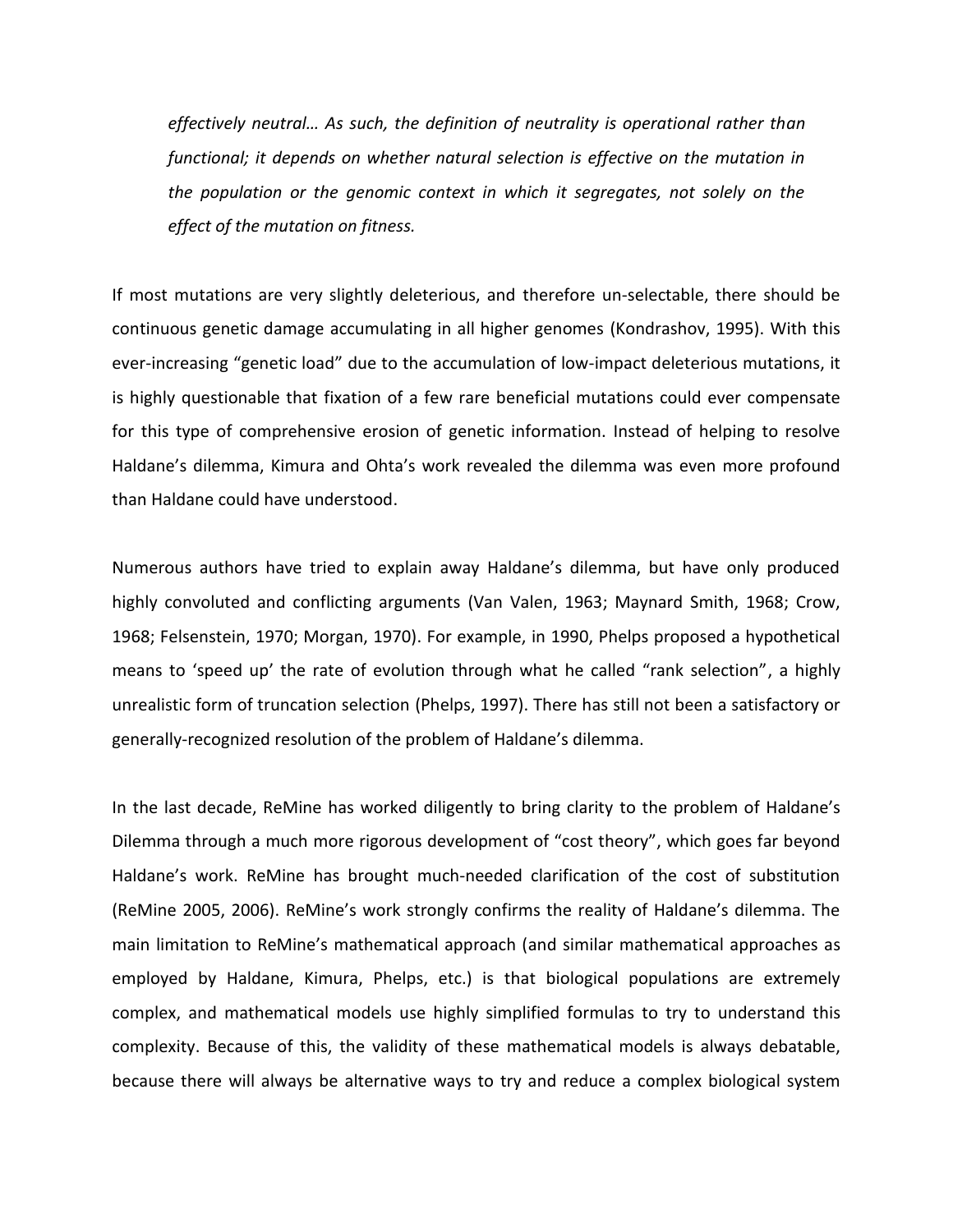into a simplified formula. This yields an apparent impasse; the mathematicians cannot agree, and the typical biologist has no basis on which to assess the mathematical claims being made. This is a primary reason why, even after 50 years of debate, the problem of Haldane's Dilemma is still so poorly understood.

It is the goal of this paper to employ a non-mathematical approach to bring greater clarity to the topic of Haldane's Dilemma. For the first time, we can accurately track the fixation process using what we call *comprehensive numerical simulation* (Sanford & Nelson, 2012). We do this using the genetic accounting program called *Mendel's Accountant* (Sanford *et al.*, 2007). The power of *Mendel's Accountant* is found in its ability to simultaneously and comprehensively simulate all the major known factors that affect fixation rates as would occur in real populations.

# **METHODS AND RESULTS**

We utilized the program *Mendel's Accountant* (Mendel) to simulate the fixation process. This program has been described in detail elsewhere (Sanford *et al.*, 2007; Baumgardner *et al.*, 2008; Sanford and Nelson, 2012; Gibson *et al.*, 2013; Sanford *et al.*, 2013). This is the most advanced and biologically-realistic forward-time population genetics program to date. Mendel is the first population genetics program which is capable of *comprehensive* numerical simulation of the mutation/selection process (Sanford and Nelson, 2012), meaning that it simulates all the major variables that affect the outcome of the mutation/selection process.

Except where noted, each experiment employed probability selection - where the probability of an individual's reproduction is directly proportional to the individual's phenotypic fitness. In this way, individuals with relatively low phenotypic fitness still have some likelihood of reproducing. It is generally understood that probability selection corresponds most closely to what occurs under natural circumstances and contrasts strongly with truncation selection. Truncation selection is highly unrealistic and never happens even in artificial breeding experiments, let alone in nature.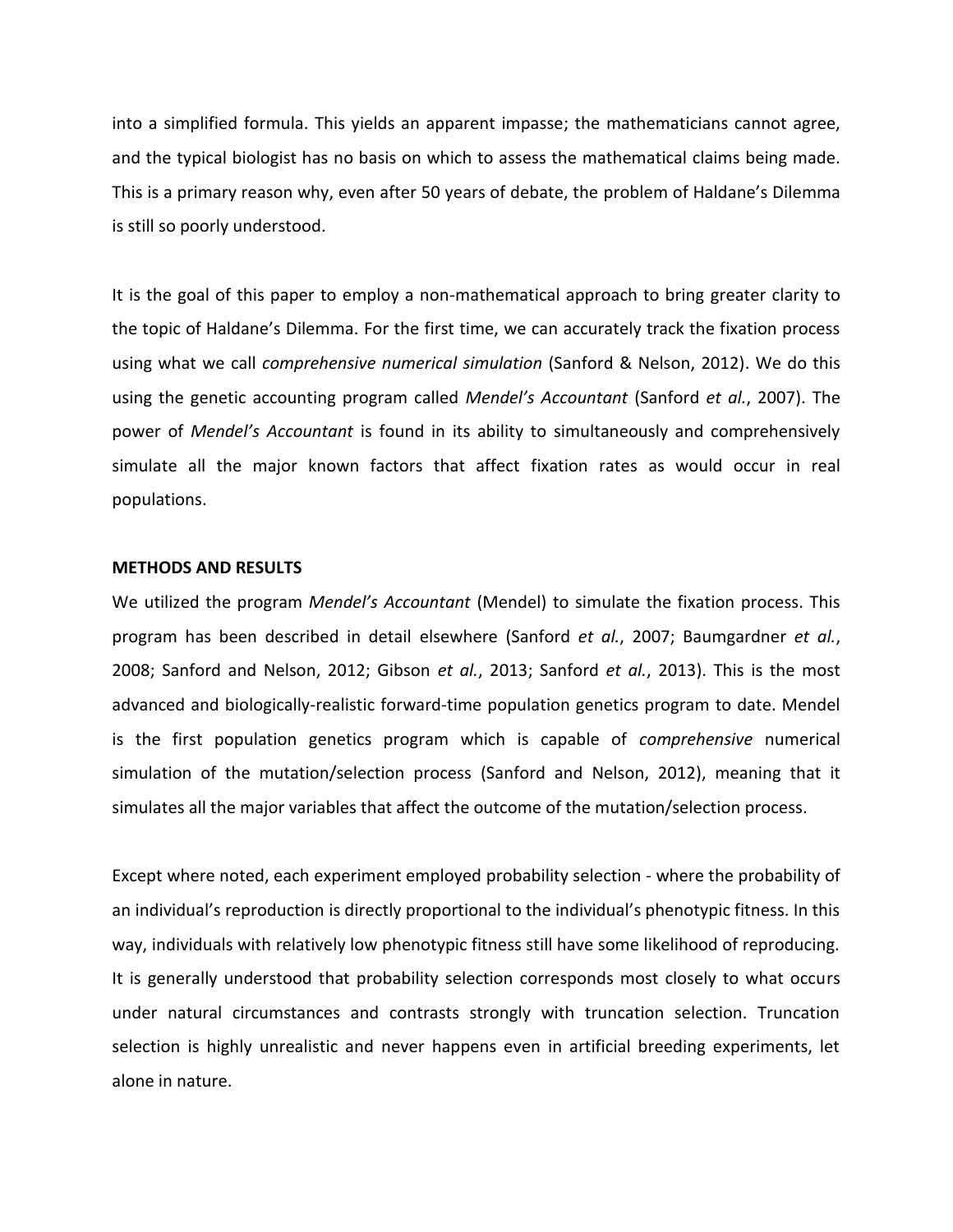Before using Mendel to evaluate the validity of Haldane's Dilemma, it was first necessary to confirm that Mendel can reliably and accurately track fixation rates. We ran four separate experiments modeling different sizes of relatively small human populations (Figure 1). Each of the experiments had the following fixed parameters: ploidy = diploid; reproduction = sexual; mating = random; linkage = dynamic recombination; new mutations per individual = 1 (all neutral); fitness heritability = 0.2; offspring per female = 2; generations = 13,500. The only difference between each of the four experiments was population size.

We observed that the rate of fixation of neutral mutations eventually approached the gametic rate of neutral mutation, as predicted by classical theory. However, the observed fixation rate only approached the theoretical rate after a very long "waiting time", which we define as "waiting time to fixation rate equilibrium". It was observed that the time to fixation rate equilibrium increased dramatically as population size increased. For instance, Figure 1 shows that the population size of 100 reached equilibrium roughly 10 times faster than a population size of 1,000. Likewise, using a human population size consistent with human evolutionary theory (10,000), the waiting time to fixation rate equilibrium for neutral mutations was far more than 100,000 generations (more than 2 million years). After 13,500 generations (about 270,000 years), the population of 10,000 individuals was not even approaching fixation rate equilibrium.

In agreement with classic theory, the rate of neutral allele loss was close to 99.5% for a population size of 100, and quickly approached 100% loss as population size increased. Our results indicate that for those rare neutral alleles that were not lost to drift, the average time to fixation was approximately  $4N_e$  - again in general agreement with classical theory. These results show that Mendel is correctly simulating neutral fixations and its output is consistent with known genetic theory.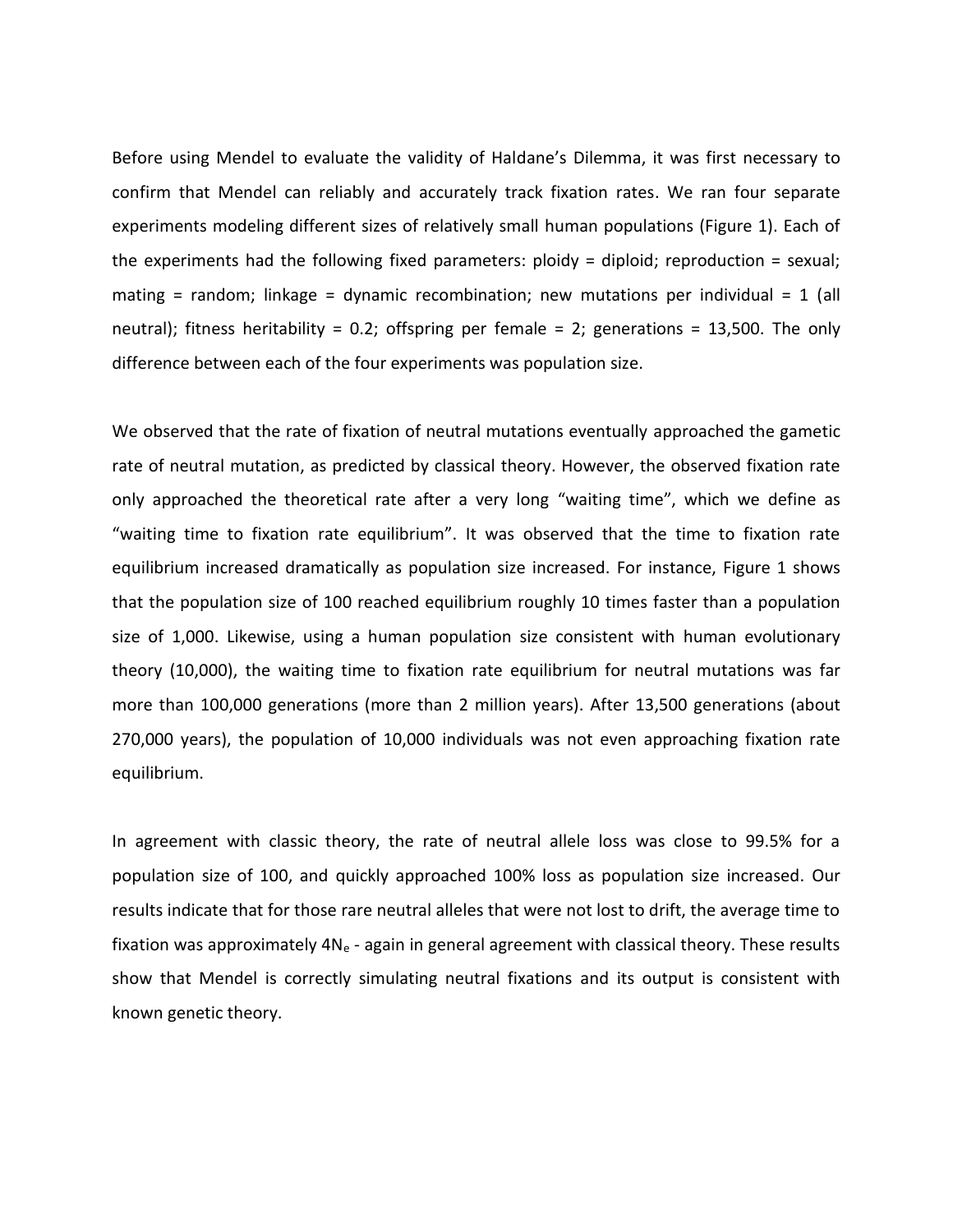

*Figure 1: Rate of neutral fixation is primarily dependent upon mutation rate, in agreement with classic theory, but there is a very long waiting time before fixation rate equilibrium is reached, and this waiting time is profoundly influenced by population size. Numerical simulation using Mendel's Accountant reveals that in deep time neutral fixation rate approaches the gametic neutral mutation rate (0.5). However, the larger the population size, the more generations are required for fixation rate equilibrium to be reached. Given a realistic population size (10,000 or greater), fixation rate does not even begin to approach the mutation rate, even after 13,500 generations.*

In our next Mendel experiment (Figure 2) we compared the fixation rates of beneficial and deleterious mutations to the neutral fixation rate in order to determine the effect of selection on fixation rates. We used the same parameters as Figure 1 except that the population size was 1,000 and the mutation rate was set to 3 per individual per generation. One third of the mutations were neutral, one third were beneficial, and one third were deleterious. For the nonneutral mutations, the distribution of the beneficial and deleterious mutation effects was a Weibull distribution (a type of exponential distribution, Sanford *et al.*, 2007). The range of deleterious mutations was 3.3 x  $10^{-9}$  – 1.0. The range of beneficial mutations was 3.3 x  $10^{-9}$  –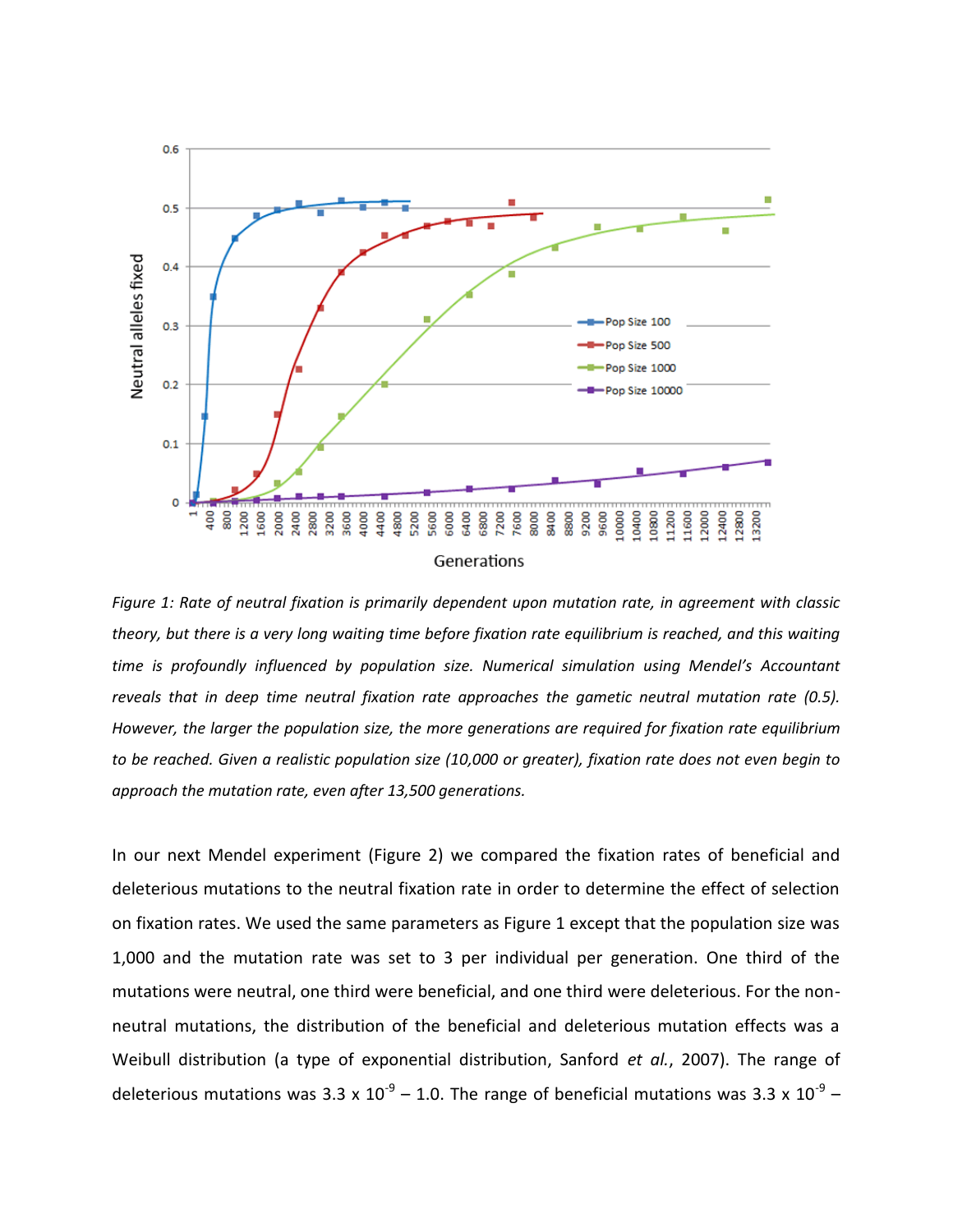0.01. These parameters reflect a realistic distribution of mutation effects wherein the large majority of mutations are nearly neutral, and where beneficial mutations have a much lower mean effect than deleterious mutations (as reflected by the upper limits of mutation effects). These parameters allowed Mendel to empirically determine the rate at which these three classes of mutations, when given realistic distributions, should go to fixation when subjected to natural selection.

Neutral mutations went to fixation at the expected rate (approaching 0.5 fixations per generation as fixation equilibrium was approached). The beneficial mutations went to fixation slightly faster than did neutrals, but this difference was not substantial (2.7% faster). Likewise, the deleterious mutations went to fixation slightly slower than did neutrals, but again the difference was not substantial (2.6% slower). The difference between the rate of neutral fixation and the rate of beneficial fixation we define as the "rate of selective fixation". The rate of selective fixation was very modest. This indicates that, while selection affects fixation rate, the effect of selection on fixation rate is surprisingly weak under realistic conditions. The waiting time to selection equilibrium was similar for all three classes of mutation. Of all the beneficial mutations that arose in this population, 99.78% were lost from the population due to genetic drift.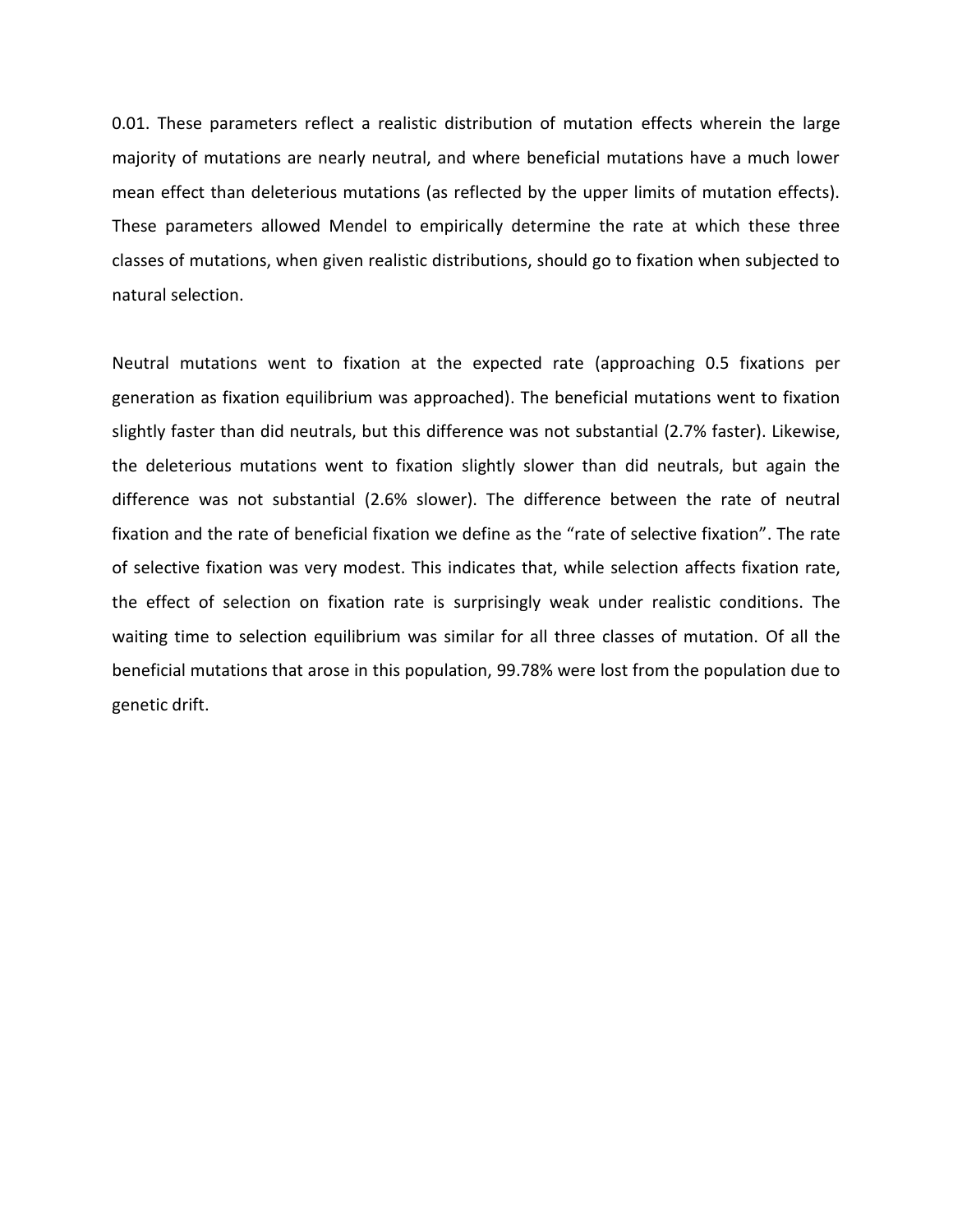

*Figure 2: Rate of fixation for neutral, beneficial, and deleterious mutations, based on a population size of 1,000. Each curve was the average of 5 replicate experiments. Time to fixation rate equilibrium was similar for all three classes of mutations. The fixation rate for beneficial mutations was slightly higher due to selective amplification (2.7%). Likewise, deleterious approached equilibrium at a rate slightly lower than the expected for neutrals, due to a small amount of purifying selection (2.6%). Mendel's Accountant reveals that the vast majority of beneficial and deleterious fixations arose due to genetic drift.* 

We next conducted a similar but slightly longer term experiment, where mutations in each class were occurring at more realistic rates (Figure 3). The parameters utilized in Mendel were otherwise identical to our previous experiments, including a population size of 1,000. The inputs unique to this experiment include 20,000 generations and a total non-neutral mutation rate of 10 per individual. We assumed the ratio between beneficial versus deleterious mutations was 1:1000 (on average, 0.01 beneficials versus 9.99 deleterious mutations per individual per generation). We excluded neutral mutations from this analysis, given the understanding that there is no such thing as a perfectly neutral mutation (being more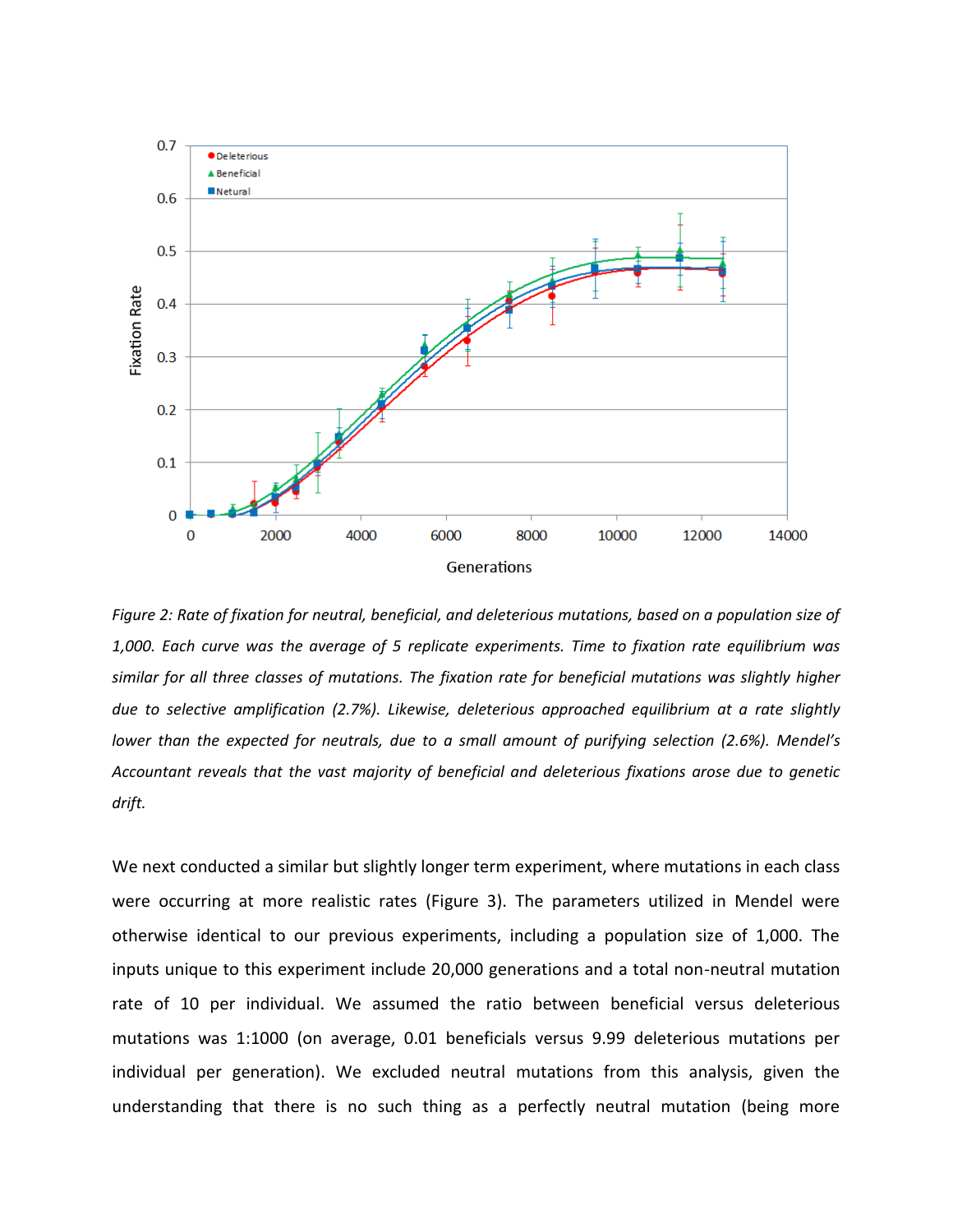accurately defined as "nearly-neutral)." Based on these more realistic mutation settings, our results showed that at the end of the run, there were only 10 beneficial fixations, while there were 6,775 deleterious fixations (creating a fixation ratio of 1:677, compared to the 1:1000 ratio of the newly arising mutations). Even with strong selection, deleterious fixations far outnumbered the beneficial fixations.



*Figure 3: Fixation of beneficial versus deleterious mutations, in an experiment where deleterious mutations were a 1000-fold more common than beneficial mutations. Deleterious fixations vastly outnumbered beneficial fixations, even in the face of strong selection (50% selective elimination of all progeny). In this experiment at the end of the experiment there had been 6,775 deleterious fixations, and only 10 beneficial mutations. Note that the scale on the right is for number of beneficial fixations, while the scale on the left is for the number of deleterious fixations.*

We next conducted a series of much larger experiments, simulating very deep time (300,000 generations).This is the postulated time since the divergence of chimpanzee and man, assuming a generation time of 20 years (roughly six million years). One set of experiments was conducted with a population size of 1,000, and another set was done with a population size of 10,000.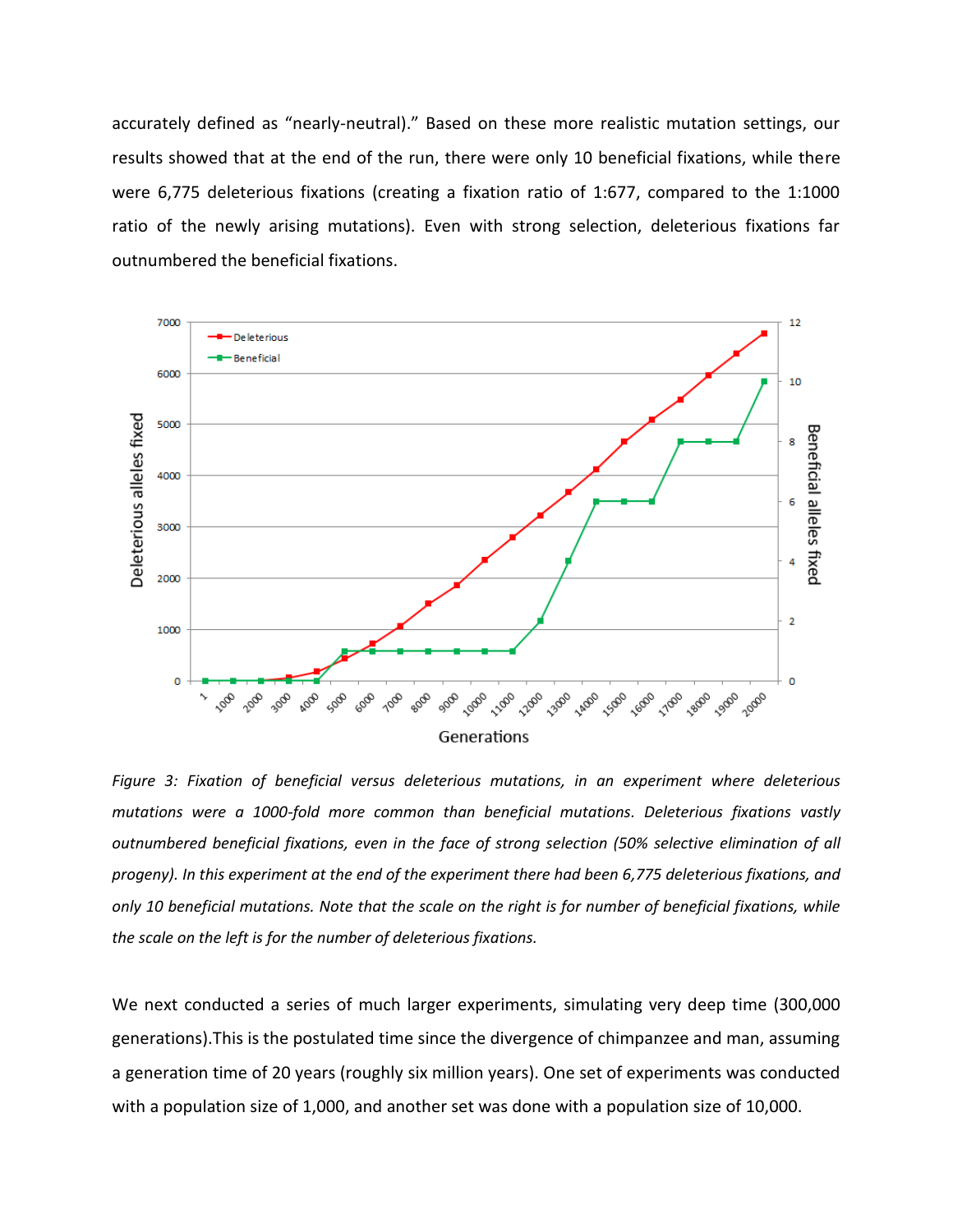The series of small population experiments (Table 1, rows 1-3, designated qrtsyg, qrtqaq, and qrtimc) all employed the same parameters as in Figures 2 and 3, with a population size of 1,000, and ran for 300,000 generations. Beneficial and neutral mutations fixations were simulated separately, as simultaneous simulation of both would have caused overflow of computer memory (given 128 gigabytes RAM). Deleterious mutation accumulation could not be simulated through such deep time, as it always either caused overflow of memory or premature termination due to extinction. As before, the non-deleterious mutation rate was 0.01 per individual per generation.

*Table 1: A summary of "deep-time" simulations. Shown for each simulation: Run ID; key parameter differences; mean mutation count per individual; total fixations; selective fixations; percent allele loss due to drift; and the selection threshold at end of experiment.*

| Run    | <b>Key Parameter Difference</b> | Mutations/       | <b>Total</b>    | <b>Selective</b> | %     | <b>Selection</b>                 |
|--------|---------------------------------|------------------|-----------------|------------------|-------|----------------------------------|
| ID     |                                 | Individual (av.) | <b>Fixation</b> | <b>Fixation</b>  | Loss  | <b>Threshold</b>                 |
| qrtsyg | 1000 pop size/all neutral       | 2870             | 1413            | $\Omega$         | 99.95 |                                  |
| qrtqaq | 1000 pop size/default distr.    | 3048             | 1492            | 79               | 99.94 | $6.9 \times 10^{-4}$             |
| grtimc | 1000 pop size/extended distr.   | 3413             | 1684            | 271              | 99.94 | $4.2 \times 10^{-3}$             |
| grtmoi | 10,000 pop size/all neutral     | 2997             | 1234            | $\Omega$         | 99.99 |                                  |
| grtsvs | 10,000 pop size/default distr.  | 3469             | 1456            | 222              | 99.99 | $^{\sim}$ 6.8 x 10 <sup>-5</sup> |
| grtniw | 10,000 pop size/extended distr. | 4190             | 1824            | 590              | 99.99 | $~2 \times 10^{-3}$              |
| grtoju | optimized selection settings*   | 5977             | 2710            | 1476             | 99.98 | $~2 \times 10^{-3}$              |

*\*larger population (10,000); increased lower limit of beneficial effect (1.0 x 10-6 ); increased upper limit of beneficial effect (1.0); plus partial truncation selection (0.5).* 

*~ using certain settings, tracking of selection thresholds broke down after 200,000 generations.*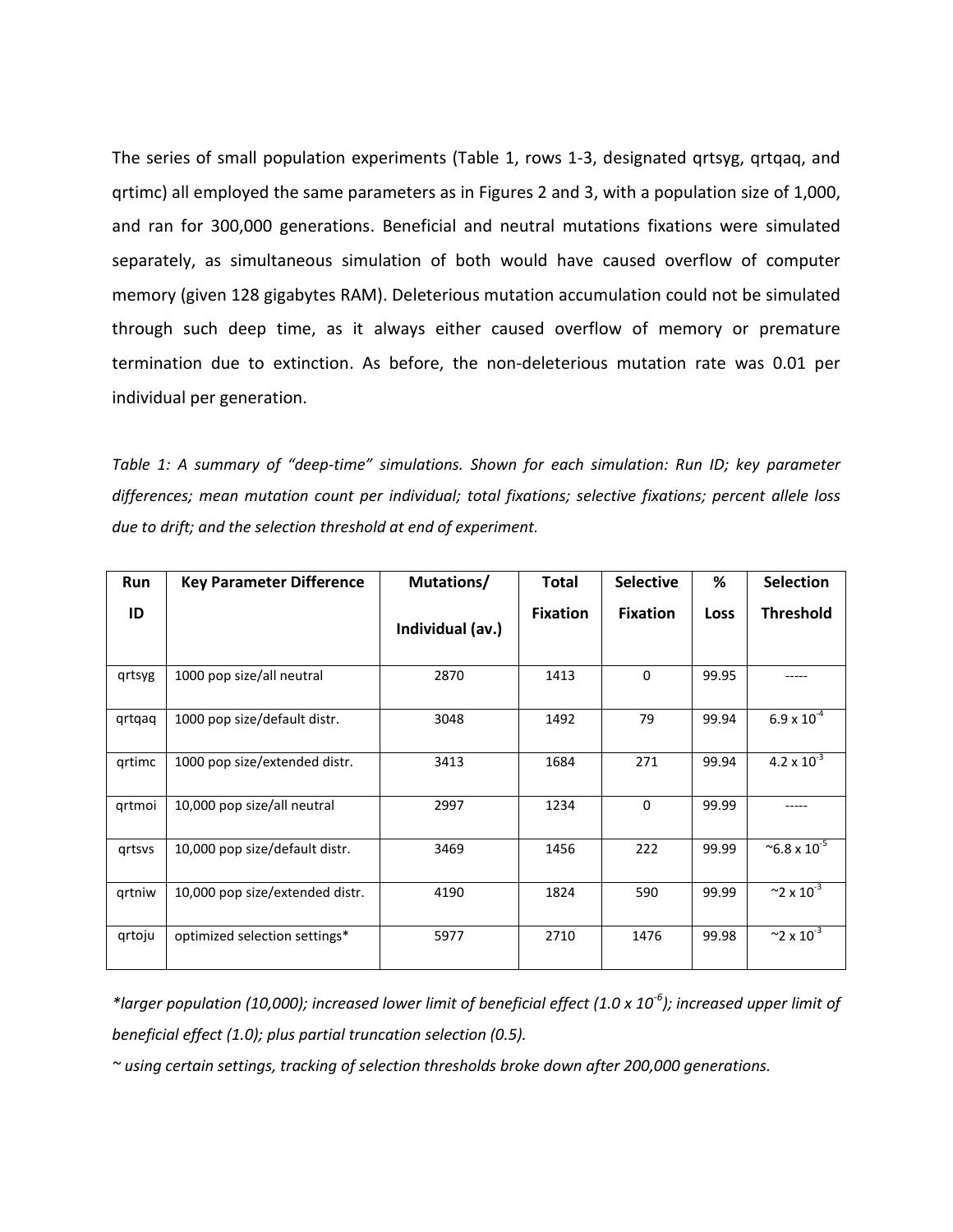A first small, deep-time population simulation was a preliminary run with only neutral mutations. After 300,000 generations, the total number of neutral fixations was 1,413 (Table 1, first row, designated qrtsyg). The difference between the number of neutral fixations in this run, and the number of beneficial fixations observed in the next two runs (where both selection and drift are operating), allows us to calculate the number of beneficial fixations arising specifically due to positive selection.

A second small, deep-time population simulation (Table 1, second row, designated qrtqaq), employed Mendel's default range of beneficial mutation effects (3.3 x  $10^{-9}$  – 0.01). The total number of beneficial fixations was 1,492 after 300,000 generations. When we subtract the number of fixations which would have gone to fixation if the mutations had been neutral (1,492), we see that only 79 fixations arose specifically due to selection. The selection threshold for beneficial mutations was 6.9 x  $10^{-4}$ .

A third small, deep-time population experiment (Table 1, third row, designated qrtimc) employed the same parameters, except that the upper range of beneficial mutation effects was 100-fold higher (up to a fitness effect of 1.0, wherein a single mutation quite unrealistically doubles fitness). The total number of beneficial fixations was 1,684 after 300,000 generations. When we subtract the number of neutral fixations which would have gone to fixation (1,413), we see that only 271 fixations arose specifically due to selection. The reason the rate of fixation did not increase more sharply was due to a dramatically higher selection threshold of 4.2 x  $10^{-3}$ . This higher selection threshold was due to "selection interference", wherein the higher-impact beneficials interfered with the selection for the lower-impact beneficial mutations (Sanford *et al.*, 2012).

A second series of deep-time simulations (Table 1, rows 4-6, designated qrtmoi, qrtsvs, and qrtniw) employed the same parameters as above, but with a larger population size of 10,000. As before, the mutation rate was 0.01 per individual per generation.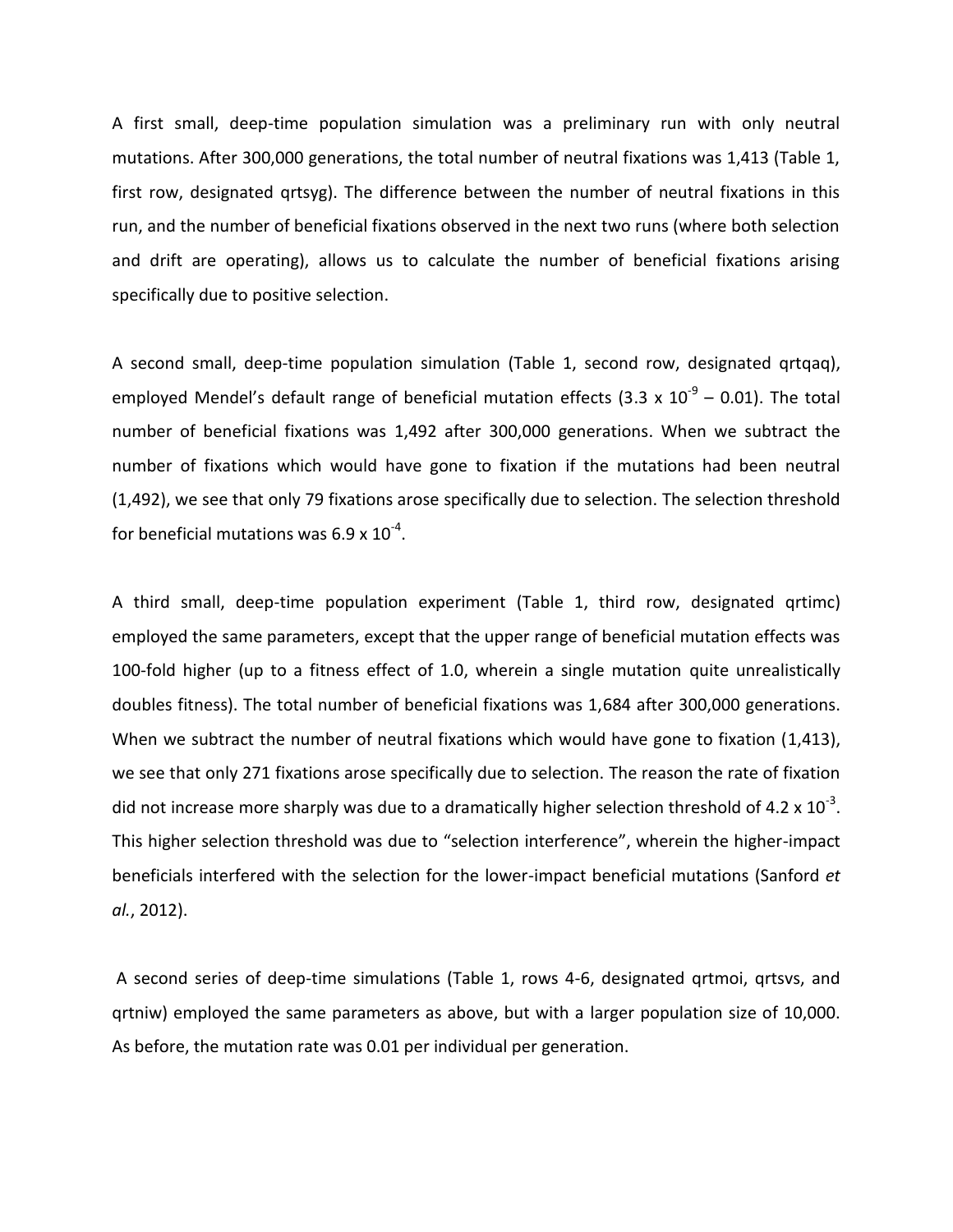A first large, deep-time population simulation (Table 1, fourth row, designated qrtmoi) was again a preliminary run with only neutral mutations. After 300,000 generations, the total number of neutral fixations was 1,234. We observed that 99.99% of all neutral alleles were lost due to drift.

A second larger population simulation in deep time (Table 1, fifth row, designated qrtsvs) again employed the default range of beneficial mutation effects (3.3 x  $10^{-9}$  – 0.01). The total number of beneficial fixations was 1,456 after 300,000 generations. When we subtract the number of fixations which would have gone to fixation if the mutations were neutral (1,234), we see that only 222 fixations arose specifically due to selection. The selection threshold for beneficial mutations was  $6.8 \times 10^{-5}$ .

A third large, deep-time population experiment (Table 1, sixth row, designated qrtniw) employed the same parameters, except that the upper range of beneficial mutation effects was 100-fold higher (up to a fitness effect of 1.0, as above). The total number of beneficial fixations was 1,824 after 300,000 generations. Subtracting the number of neutral fixations which would have gone to fixation (1,234) reveals that only 590 fixations arose specifically due to selection. As in the previous example with artificially large beneficial fitness effects, there was a breakdown in selection due to "selection interference". The selection for higher impact beneficials interfered with the selection for the lower–impact beneficial mutations (Sanford *et al.*, 2013).

A fourth large, deep-time population experiment was added (Table 1, seventh row, designated qrtoju) which employed highly optimized parameters reflecting a best-case scenario clearly transcending biological reality. The lower limit of beneficial effects was raised by three orders of magnitude, up to 3.3 x  $10^{-6}$  (reflecting a functional genome size of only 300,000). The upper limit for beneficial effects was set at 1.0 (one mutation doubles fitness). Instead of natural probability selection, partial (50%) truncation selection was employed (Mendel can model 100% probability selection or 100% truncation selection, or any intermediate degree of selection).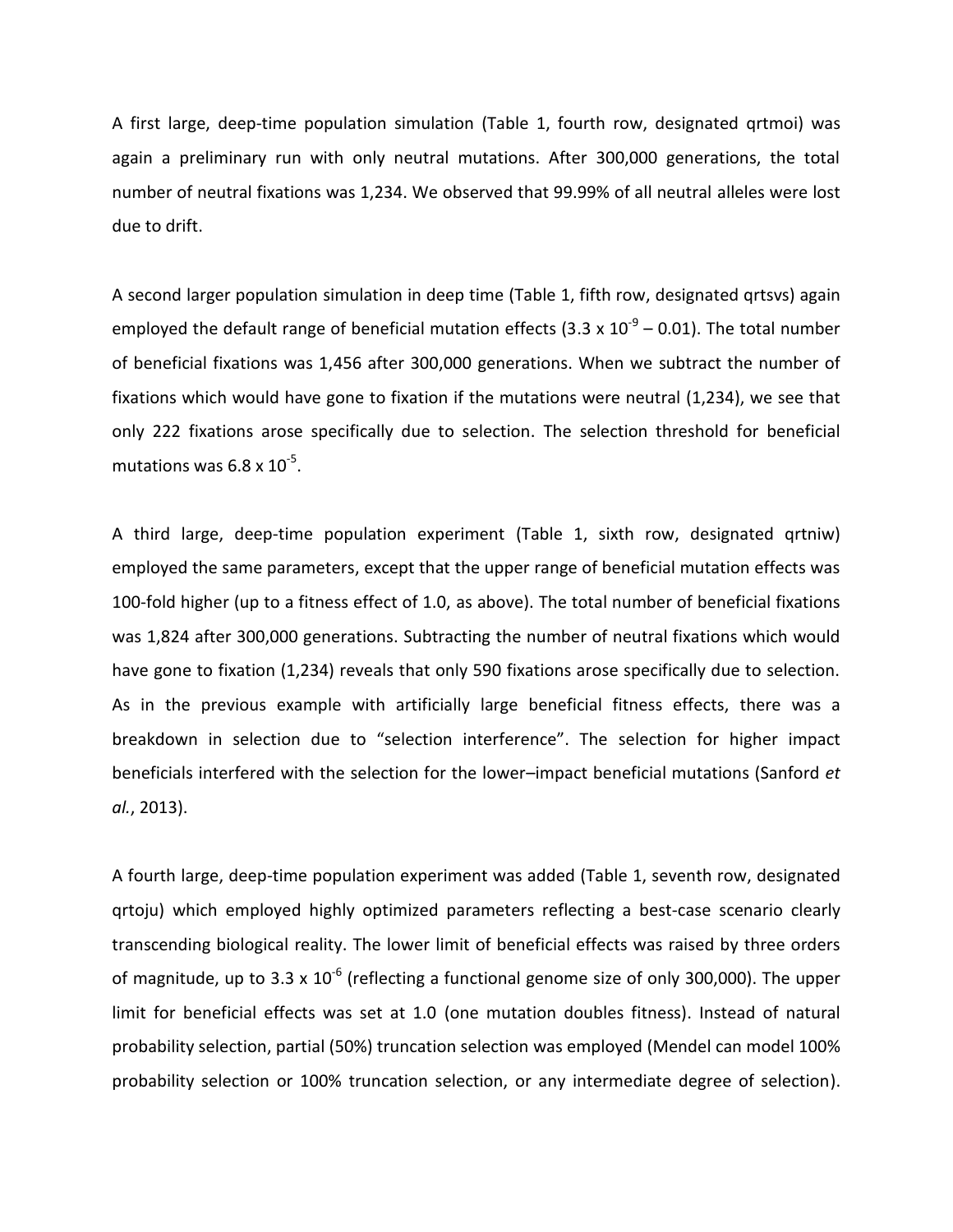Even given these highly unrealistic optimized conditions, the total number of beneficial fixations was only 2,710 after 300,000 generations. Of these only 1,476 (2,710  $-$  1,234) were selectively fixed. The selection threshold was roughly 1.5 x  $10^{-3}$ . During this same time, we would expect more than 100,000 deleterious mutations to have been fixed (extrapolated from Figure 3).

In all the experiments involving only beneficial mutations, fitness obviously had to increase. However, when the upper limit of beneficial effects was 0.01 (already large compared to expected biological reality), total fitness increase was always trivial. When the upper limit of beneficial effect was 1.0 (maximally one mutation causes fitness doubling), fitness increase was very significant, and in the optimized run fitness went from 1.0 up to 110 (Table 1). However, this dramatic increase in fitness was primarily due to a very limited number of very high-impact beneficial mutations; many of which still had not gone to fixation.

The percent loss of alleles due to random drift was always extremely high, as would be expected. Improving the parameters affecting selection efficiency did almost nothing to reduce this loss, and larger populations consistently made the percent loss proportionately greater (Table 1).

## **DISCUSSION**

Comprehensive numerical simulation strongly affirms the general conclusions of Haldane (1957) and ReMine (2005, 2006) regarding the problem generally known as *Haldane's Dilemma*. Given realistic biological conditions, the rate of fixation of beneficial mutations is much too slow to allow significant forward evolution. These new results from numerical simulation, combined with the mathematical results from ReMine and Haldane, represent three independent demonstrations of the same problem. All three use different methodology, but they all clearly demonstrate the same basic reality. The slow fixation problem historically referred to as Haldane's Dilemma is real. Comprehensive numerical simulation brings muchneeded clarity to this subject, which has not been possible using only mathematical analysis.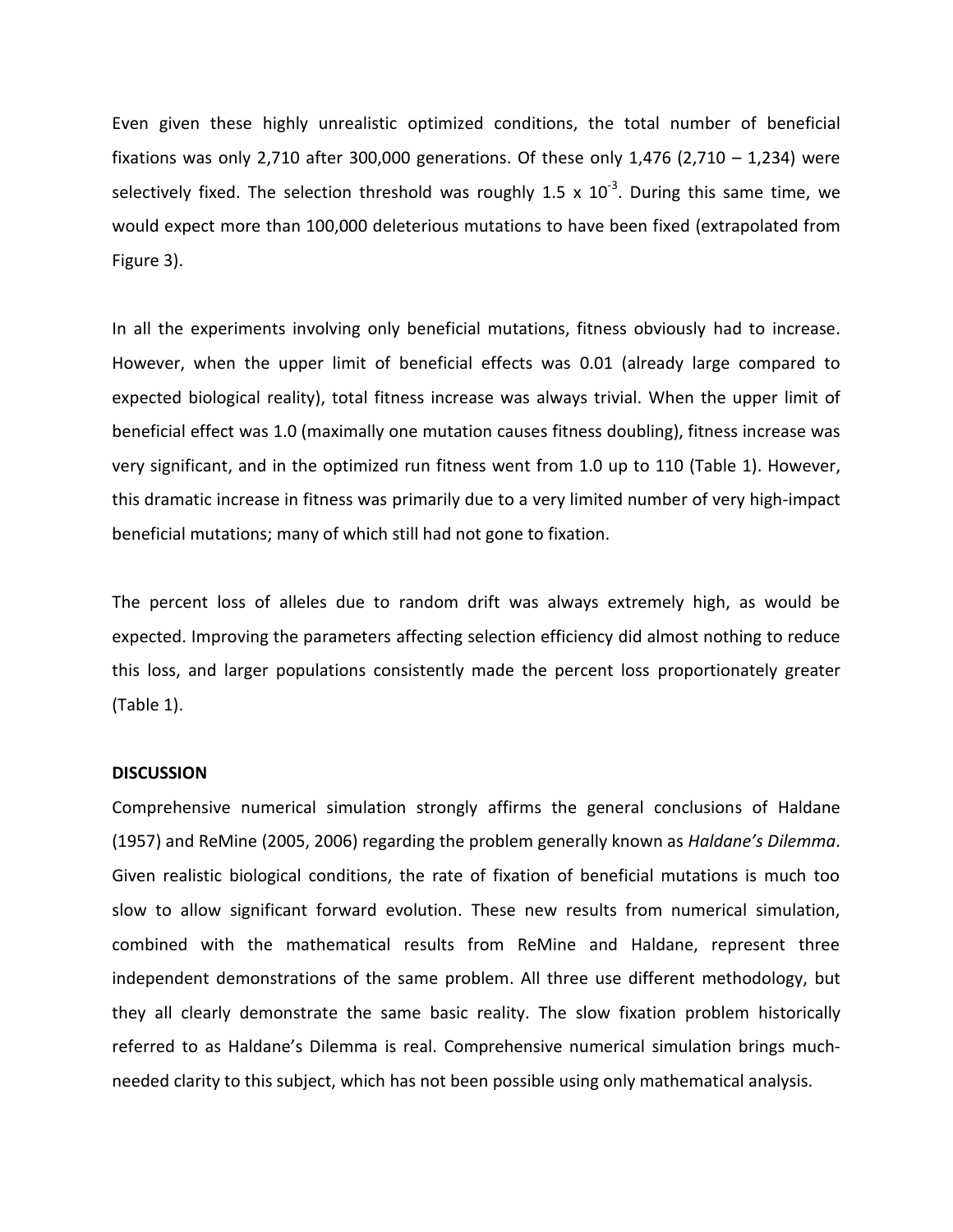As can be seen in Figure 1, Mendel simulates neutral mutation fixations accurately, such that the fixation rate approaches the gametic mutation rate (half the mutation rate per individual per generation). However, there is a long waiting time before a population reaches equilibrium in terms of the optimal fixation rate. This waiting time is extremely long for larger populations, and during this waiting time, the fixation rate is dramatically lower than predicted by theory. In large populations (millions or billions of individuals), it is not clear that such equilibrium can realistically be reached even in deep time, especially since there will necessarily be semiisolated sub-populations. Furthermore, the vector or direction of selection cannot be expected to be constant through such deep time, causing selective reversals and largely precluding establishment of fixation rate equilibrium.

As can be seen in Figure 2, given a realistic range of mutational fitness effects, beneficial and deleterious mutations largely behave like neutral mutations; they are primarily driven to fixation by random genetic drift. Only the fixations of the highest-impact beneficial or highestimpact deleterious mutations are influenced by natural selection.

As can be seen in Figure 3, when there is a realistic ratio of good to bad mutations (1:1000), the rate of bad fixations vastly exceeds the rate of good fixations (by over 600-fold). This is consistent with the work of Gibson *et al.* (2013). If deleterious mutations are systematically going to fixation much more frequently than beneficial mutations in every generation, this guarantees systematic degeneration of the genome. Since fixations are essentially irreversible, this establishes a downward ratchet mechanism, which we refer to as "Haldane's Ratchet".

As can be seem in Table 1, deep time does not resolve Haldane's Dilemma, but actually make the problem worse. All the experiments summarized in Table 1 involved very deep time (300,000 generations). In terms of human evolution, this represents roughly 6 million years (assuming a generation time of 20 years). This approximates the reputed time since the human and chimpanzee lineages diverged. Even given a very generous and continuous supply of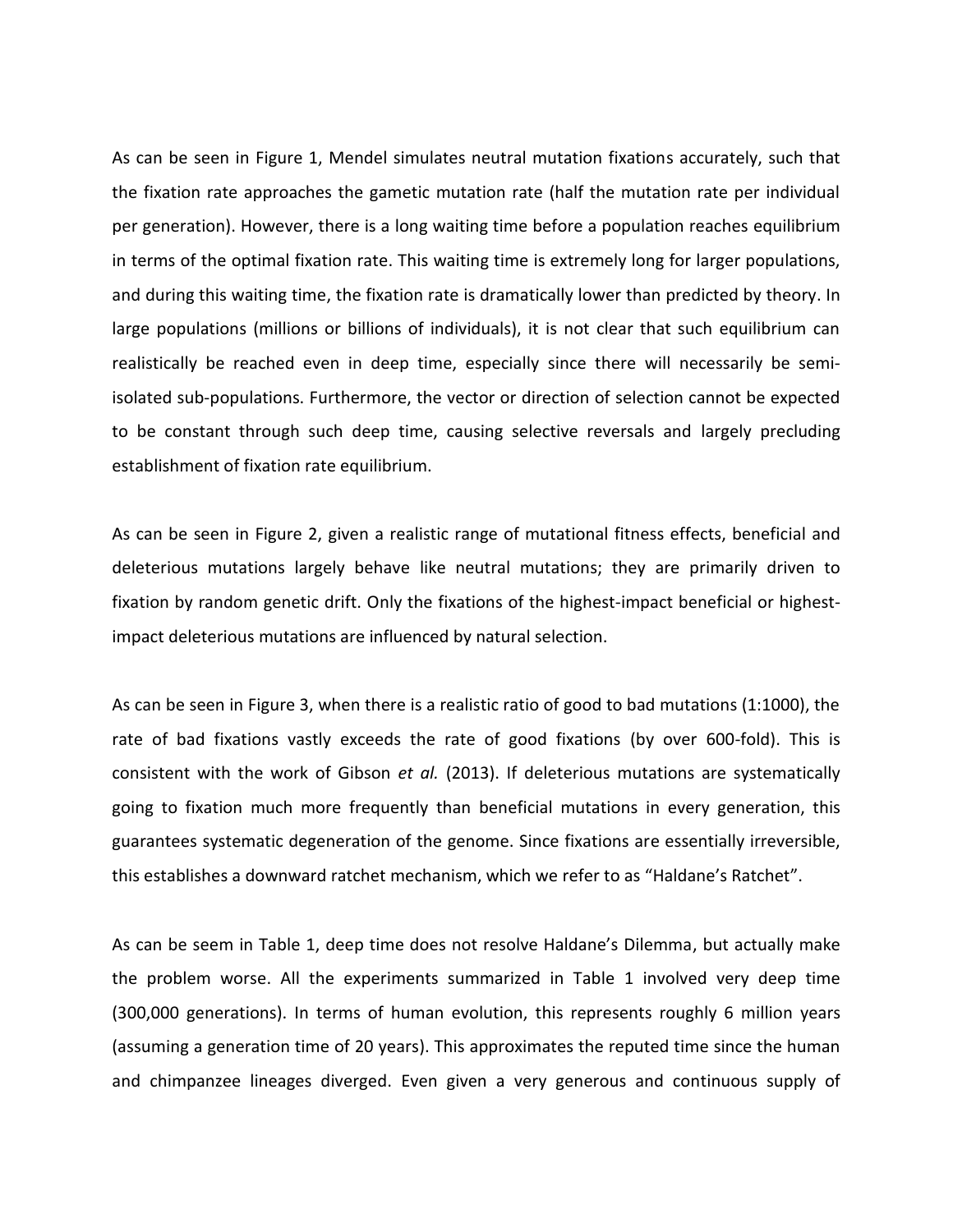beneficial mutations, in six millions years only a few thousands beneficial fixations could have occurred. Realistically, only a few hundred of these would have been actually due to selection. Surprisingly, the total number of beneficial fixations remained roughly the same (1,000-2,000 fixations), even given different population sizes and different mutation fitness effect distributions (Table 1). Even given highly optimized selection parameter settings (including partial truncation selection), the number of beneficial fixations was only 2,710, and of those only 1,476 were due to selection (Table 1). It is interesting to note that increased population size improved the selective fixation rate only slightly (because the larger population size reduced the population's selection threshold).

While increasing the upper range of beneficial mutation effects greatly increased mean fitness gain (deleterious mutations being ignored), this had very small impact on rate of fixation. This is due to *selection interference*, wherein the high-impact beneficial mutations interfere with the selective fixation of the lower impact mutations which otherwise would have been selectable (Sanford *et al.*, 2013; Nelson and Sanford, 2011). The strength of selection interference due to high-impact beneficial mutations can be very striking, and has not been adequately characterized by population geneticists before, due to the lack of comprehensive numerical simulation tools prior to this time.

There are three basic reasons why beneficial mutations go to fixation so slowly. *Most importantly, beneficial mutations are very rare* (Montanez *et al.*, 2013). This is obviously true, both in terms of observation and from theoretical considerations. The functional genome (ignoring any possible "junk DNA") represents life's *specifications*. Specifications are by their very nature *specific*. Random changes in very exact specifications must systematically reduce that specificity  $-$  i.e., the probability of improving what is being specified becomes vanishingly small. In this paper, all our simulations that involved beneficial mutations employed a rate of beneficial mutation of one per 100 individuals per generation. This is a very generous rate. We also assume a 1:1000 ratio of good versus bad mutations. Since this ratio is often assumed to be closer to 1:1,000,000, we are clearly being over-generous. Some argue that mutation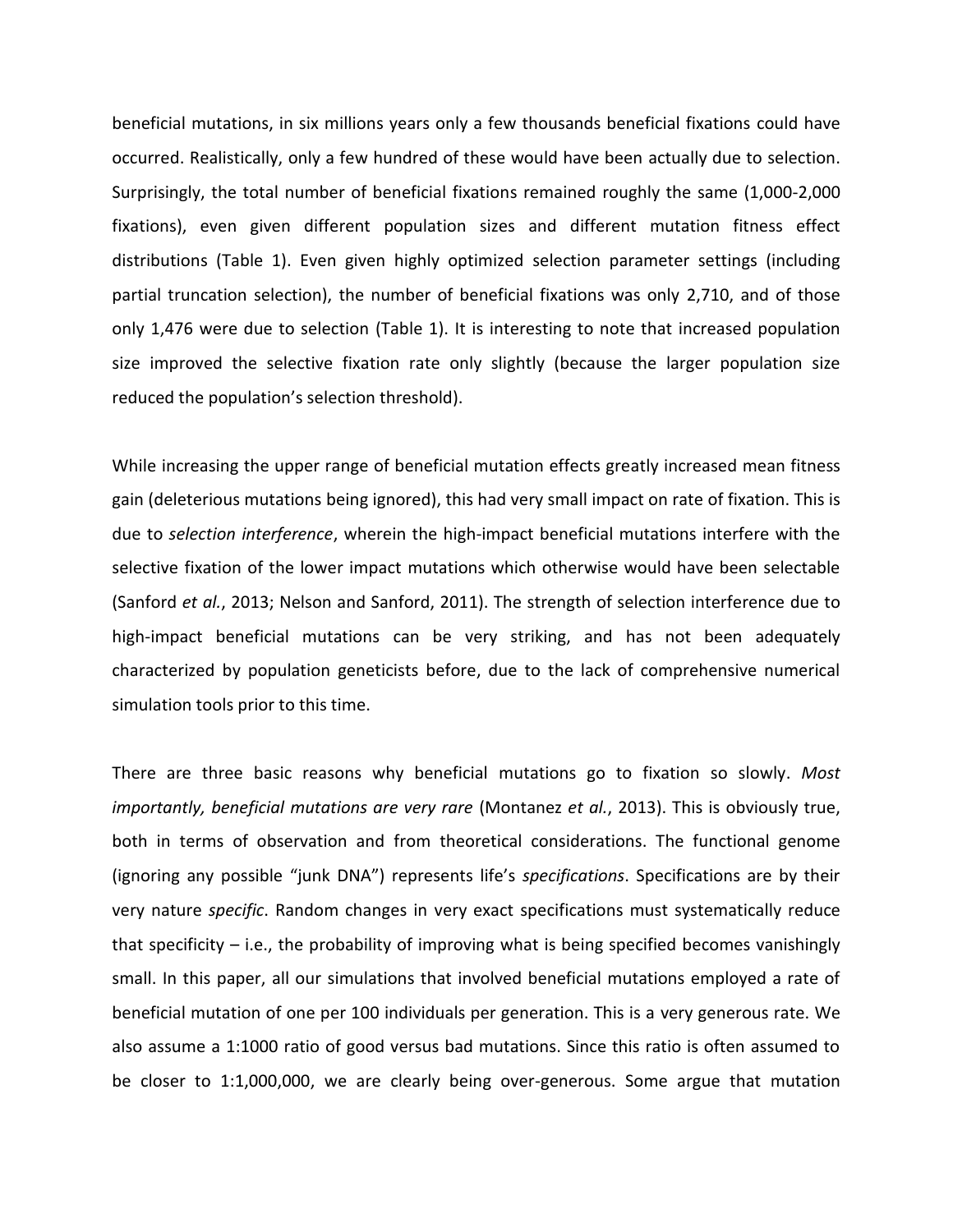accumulation experiments (i.e., Lenski *et al*., 1994), provide evidence for extremely high beneficial to deleterious ratios. However, these claims reflect lack of understanding of what such experiments really measure. Mutation accumulation experiments only document gross changes in performance, usually measured in a single dimension of fitness (trait). Such studies are entirely blind to the vast majority of mutations actually accumulating in the study population. The recent and profound discovery that there are multiple over-lapping codes in higher genomes must profoundly reduce the likelihood of beneficial mutations still further, and must make *unambiguously* beneficial mutations almost unimaginably rare (Montanez *et al*., 2013). Given that beneficial mutations arise very rarely, they can only very rarely be fixed.

The second reason beneficial fixations are so slow to accumulate is that the vast majority of all new mutations, including beneficials, are lost due to random drift while they are still very rare alleles. This phenomenon is well understood, and is dramatically demonstrated in this paper. In all the experiments conducted in this study, we consistently see that even for beneficial mutations, over 99.9% are lost due to random genetic drift. This is true because the probability of fixation of any allele is directly proportional to its frequency in the population at any given time, and all new mutations are, by definition, at the lowest frequency possible (1/(2n)). Thus, drift usually happens very quickly, before selection has a chance to "grab hold of" the beneficials. This problem becomes increasingly worse as population size increases (Table 1).

The third reason beneficial fixations are so slow to accumulate is that most beneficial mutations must have a very tiny effect on fitness. In man, each beneficial mutation changes only one out of 3 billion letters in the genomic instruction manual, and reflects a very miniscule change in the genome's total information content. This single letter change is a tiny drop within an ocean of phenotypic variation within the population. The population's phenotypic variation is partly due to millions of other segregating mutations in the population, and is partly due to countless differences in each individual's specific environmental circumstances. The bottom line is that the vast majority of beneficial mutations will have a fitness effect below the population's selection threshold (Sanford *et al*., 2013). This makes such mutations invisible to natural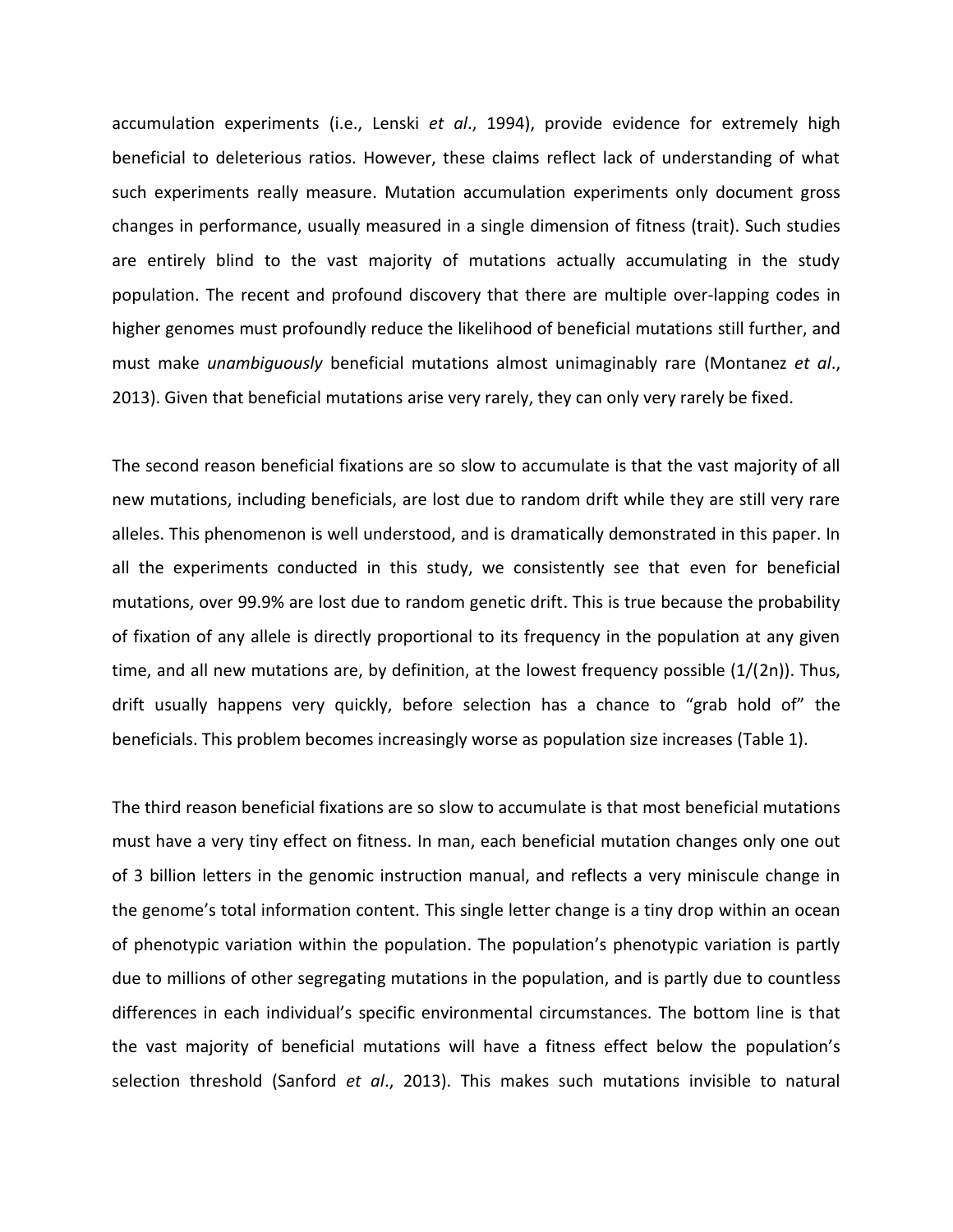selection. These nearly neutral mutations will drift toward fixation at essentially the same rate as perfectly neutral mutations. This is clearly seen in Figure 2 and Table 1. Given the same conditions, the rate of beneficial fixation is consistently only slightly higher than the rate of neutral fixation. This makes it clear that most of the fixations observed for beneficial mutations only resulted from random genetic drift, and would have gone to fixation even without selection. Therefore, we must subtract the number of neutral fixations from the total number of beneficial mutations that went to fixation, to see how many beneficials went to fixation due to selection. What we see is that only a few hundred fixations result from selection, even after 300,000 generations using realistic settings (Table 1). This is lower than the fixation rates which either Haldane or ReMine predicted using their mathematical formulations, but their analysis did not include consideration of the selection threshold problem.

The ape-to-man scenario requires the fixation of tens of millions of mutations within each lineage. Most such mutations would necessarily have been nearly-neutral in their effect, but none can be assumed to have been perfectly neutral. It is widely agreed that many such fixations would have been slightly deleterious. Yet to enable a net increase in fitness (i.e., allowing increased intelligence in the human lineage, etc.), and even to simply avoid extinction due to accumulating deleterious mutations, the large majority of these tens of millions of fixations would have had to have been beneficial. The scenario clearly demands over ten million beneficial fixations. Yet the fundamental problem of Haldane's Dilemma only permits the selective fixation of hundreds, or at best, thousands of beneficial mutations in that six million year time period. The ape-to-man scenario falls short of the needed beneficial fixations by a factor of at least three orders of magnitude.

### **CONCLUSIONS**

In light of our investigations, significant genome-building via the mutation/selection process appears essentially impossible. Except in the case of population bottlenecks where fixations are independent of selection, fixations must occur at an extremely slow rate, and only over very deep time. The amount of time required for fixation increases rapidly as population size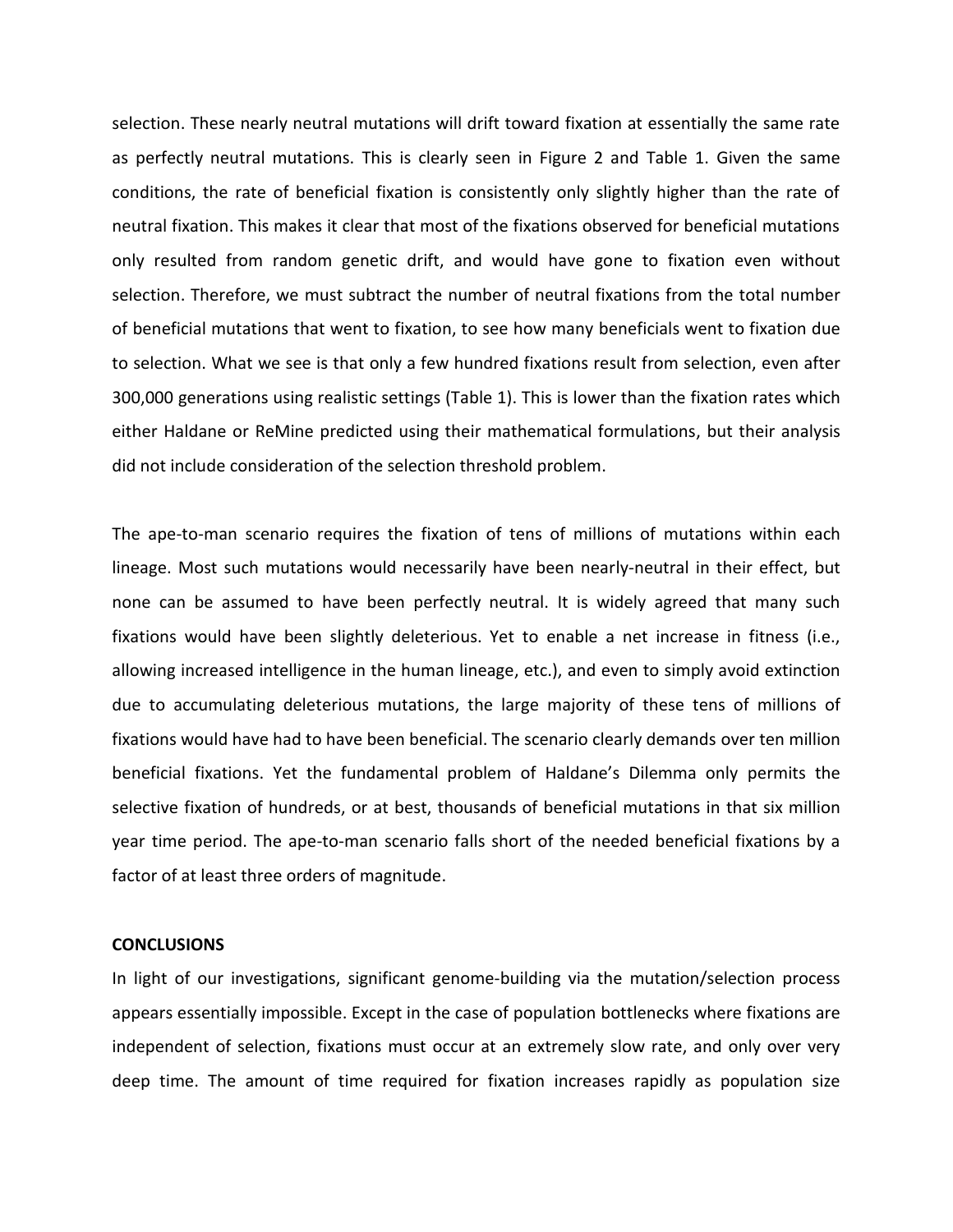increases, and also as the population breaks up into geographically isolated sub-populations. Every time there is a change in the environment, the direction of the selection vector can change, resetting the waiting time to selection equilibrium. This means that the examples given in this paper are extremely generous (since we assume a relatively small population size, no sub-population structure, and a constant direction of the selection vector).

The actual genomic difference between chimpanzee and man is still contested, but is minimally 5% (150 million nucleotides, equal to 75 million nucleotide changes in each lineage), and appears to be very much higher (Tompkins, 2012). Given our results, selective fixations could only explain a few hundred of those genetic differences, constituting a very trivial amount of information. However, these few hundred fixations could never arise in something as simple as a coherent text string, because each would arise and act independently and they would be randomly scattered throughout the genome. The type of trivial genetic modification associated with a few hundred beneficial fixations could not even explain the origin of a new sub-species within the presumed ape-like common ancestor. Yet while these few beneficial mutations were being fixed, at least 100,000 low-impact deleterious fixations would have accumulated. Deleterious fixations would have caused extinction very early in the timeline.

It appears that genomes must degenerate unless there is some unknown stabilizing force far more potent than the mutation/selection process. Given what is now known, regardless of the specific scenario, deleterious fixations should vastly outnumber beneficial fixations, creating a net loss of information every generation. Because fixations are essentially irreversible events, this creates a downward "ratchet". In recognition of Haldane's pioneering work in this area, we refer to this phenomenon as "Haldane's Ratchet". Ironically, Haldane never even considered deleterious fixations. This type of irreversible genetic degeneration is remarkably consistent with the Biblical view of the history of life.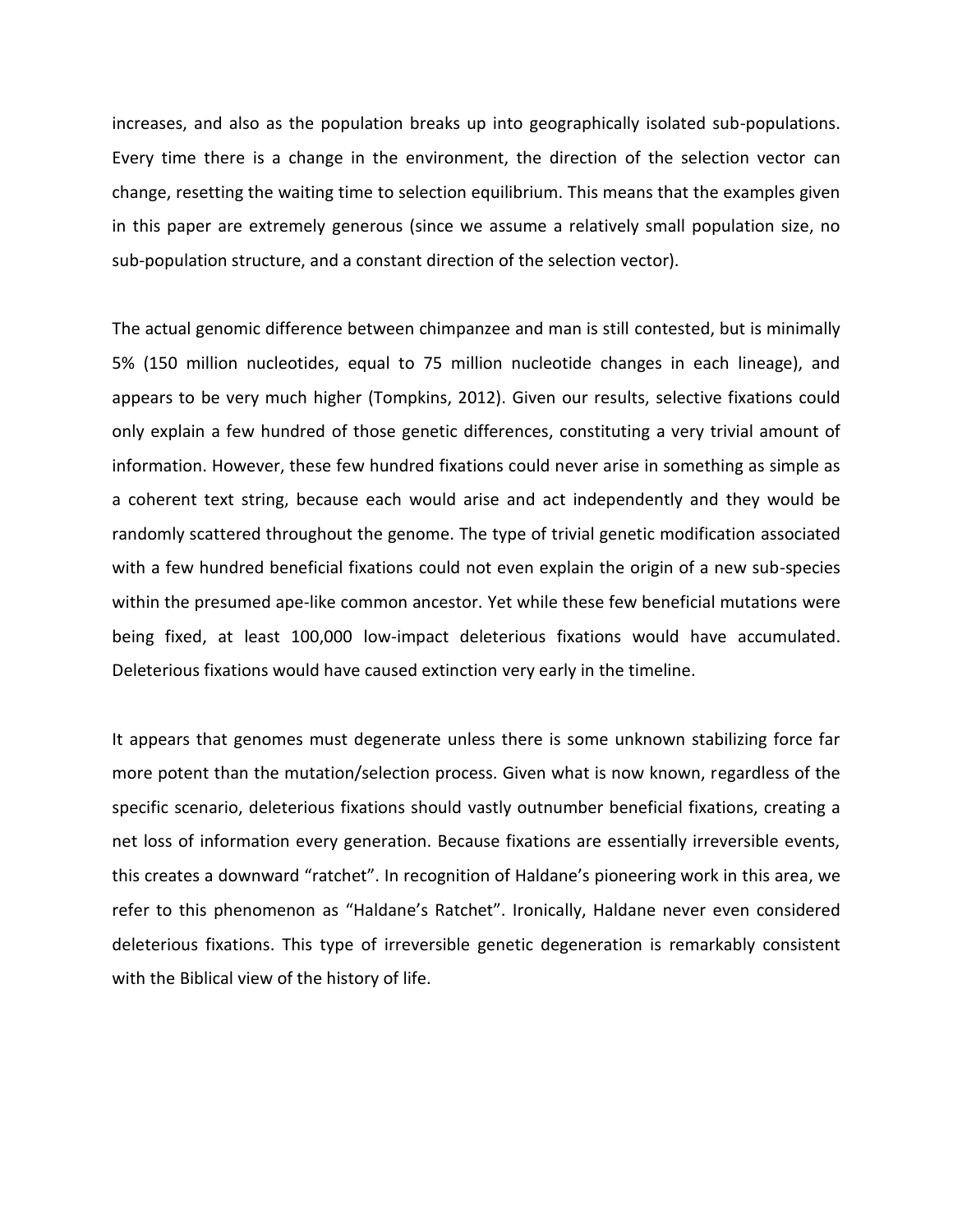## **REFERENCES**

- Baumgardner, J.R., Sanford, J.C., Brewer, W.H., Gibson, P., ReMine, W.J. (2008). Mendel's Accountant: A New Population Genetics Simulation Tool for Studying Mutation and Natural Selection, *Proceedings of the Sixth International Conference on Creation*, pp. 87- 89, Pittsburgh, PA: Creation Science Fellowship.
- Crow, J. F. (1968). The cost of evolution and genetic loads; in: Dronamaraju, K.R. (Ed.), *Haldane and Modern Biology,* John Hopkins Press, Baltimore, pp. 165-178.
- Eyre-Walker A, Keightley P.D. (2007). The distribution of fitness effects of new mutations. *Nature Reviews Genetics*, 8:610-618.

Felsenstein, J. (1972). The substitutional load in a finite population, *Heredity* 28:57-69.

- Gibson, P., Baumgardner, J.R., Brewer, W.H., Sanford, J.C. (2013). Can Purifying Natural Selection Preserve Biological Information? *Biological Information: New Perspectives* (in press).
- Haldane, J. B. S. (1957). The cost of natural selection. *J. Genet.* 55:511-24.

Kimura, M. (1968). Evolutionary rate at the molecular level. *Nature* 217:624-6.

- Kimura, M (1983). The Neutral Theory of Molecular Evolution. Cambridge University Press.
- Kondrashov, A.S. (1995). Contamination of the genome by very slightly deleterious mutations: why have we not died 100 times over? *J. Theor. Biol.* 175:583–594.
- Lenski, R.E., Travisano, M. (1994). Dynamics of adaptation and diversification: A 10,000 generation experiment with bacterial populations. *Proc Natl Acad Sci* 91:6808-6814.
- Maynard-Smith, J. (1968). 'Haldane's Dilemma' and the rate of evolution, *Nature* 219:1114- 1116.
- Montañez, G., Marks II, R.J., Fernandez, J., Sanford, J.C. (2013). Multiple Overlapping Genetic Codes Profoundly Reduce the Probability of Beneficial Mutation. *Biological Information: New Perspectives* (in press).
- Morgan, P.A.P. (1970). 'Haldane's Dilemma' and the rate of evolution, *Ann. Hum. Genet.* 33:245-249.
- Nelson, C.W. & Sanford, J.C. (2011). The Effects of Low-Impact Mutations in Digital Organisms. *Theoretical Biology and Medical Modeling*, 8:9.